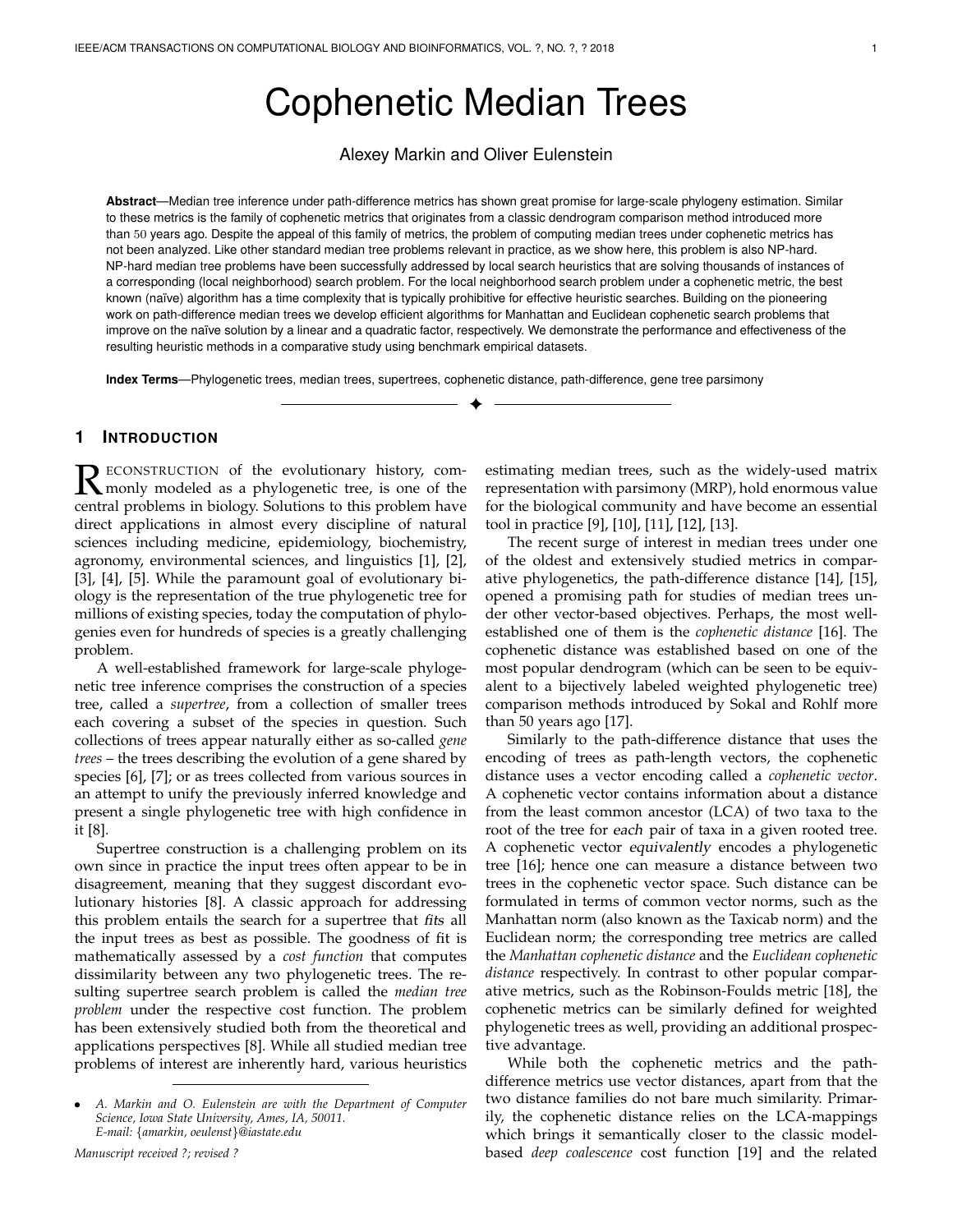*duplications with losses* cost function [20]. Indeed, in this work we experimentally establish that the cophenetic metrics are more closely correlated with the classic model-based deep coalescence cost function than the path-difference metrics. Further, in contrast to the path-difference metrics, which are only insignificantly perturbed by the rootings of the trees under consideration, the cophenetic metrics rely heavily on the rootings, and therefore, are better suited for the inference of rooted phylogenies.

As most of the other median tree problems are inherently complex, unsurprisingly, here we show that the cophenetic median tree problem is NP-hard. In fact, even the commonly practiced local search estimation approach implemented naïvely turns out to be computationally heavy and already infeasible for an instance of the cophenetic median tree problem involving less than a hundred of species. In our work, we move the feasibility bound for the local search heuristic much farther by designing an efficient local neighborhood search algorithms. The algorithms result from (i) an extensive analysis of properties of the cophenetic vectors and (ii) the adapted preprocessing part of the recently developed algorithmic frameworks targeting the path-difference median tree heuristics. With the efficient heuristics at hand, we were able to compute the first large-scale cophenetic median tree estimates and evaluate them against supertrees constructed by other standard supertree methods on benchmark real-world datasets. The software implementing the developed cophenetic local search heuristics is freely available from the web-page http://genome.cs.iastate.edu/ComBio/software.htm.

**Related work.** The family of cophenetic metrics has been pioneered and extensively studied by Cardona et.al. [16]. Their work, on one hand, addresses the minimum and maximum values as well as distributions of the cophenetic metrics; on the other hand, compares the cophenetic metrics to other popular comparative metrics, such as path-difference distances and the Robinson-Foulds metric. The best known (naïve) algorithm for computing the cophenetic distance between any two phylogenetic trees of size n requires  $\Theta(n^2)$ time.

There has been a large body of work focusing on the biological, mathematical, and algorithmic properties of median trees adopting various definitions of distance measures that have been effectively used in comparative phylogenetics [8]. As most of the studied median tree problems are NP-hard, the classic median tree estimation algorithms, including MRP, effectively employ the local search (hill-climbing) heuristics [21], [22], [23], [24], [25], which have provided credible estimates of large-scale species trees [21], [22]. Local search heuristics typically operate in a search space of all existing supertrees (candidate median trees) for the given collection of input trees. The search starts with a supertree called a *seed* and it maintains the candidate median tree updating it on each iteration. An iteration encompasses a search of a tree with the minimum distance to the input trees in the neighborhood of the current candidate tree. The neighborhood is typically defined in terms of a tree edit operation of choice. One of the most popular such operations is called *subtree prune and regraft (SPR)*, whose respective neighborhood contains  $\Theta(n^2)$  trees, where n is the size of

a median tree. Consequently, the SPR-neighborhood search problem under any cophenetic metric can be solved naïvely in  $\Theta(kn^4)$  time, where k is the number of input trees.

The effectiveness of standard local search heuristics is typically highly dependent on the choice of the starting tree. Traditionally, greedy heuristics are employed to efficiently construct well-fitting starting trees; that is, trees that consistently have a significantly smaller distance to the input trees than a randomly chosen supertree. An extension of this approach, a *hybrid heuristic*, was introduced as a method to improve the effectiveness of the traditional approach by applying the local search heuristic on multiple stages of constructing the starting tree itself [15], [26].

The hybrid heuristic was introduced as a part of the recent work on path-difference median trees, where two efficient local search heuristic algorithms were developed (see [15] for the Manhattan distance study and [14] for the Euclidean distance study).

**Our contribution.** The focus of this work is the development and the applicability study of effective heuristics estimating cophenetic median trees. The design of a heuristic is a necessary component, as we show that the *cophenetic median tree problem* under any vector norm is NP-hard.

Design of efficient local search algorithms involves a structured analysis of how a cophenetic vector is altered by an SPR edit operation. After presenting such analysis, we demonstrate that the groundwork from the related Manhattan [15] and Euclidean [14] path-difference median tree studies can be adapted to develop the respective Manhattan and Euclidean cophenetic local search algorithms. As a result of applying involved dynamic programming solutions, we obtained a  $\Theta(kn^2)$  Euclidean local neighborhood search algorithm and a  $\Theta(kn^3)$  Manhattan local neighborhood search algorithms; where  $k$  is the number of input trees and  $n$  is the overall number of taxa. These two algorithms improve on the naïve solution by the factors of  $n^2$  and n respectively, which enabled the local search median tree estimation approach to become significantly more scalable, as demonstrated in our first experimental study.

Further, in the applicability study, we employ the stateof-the-art hybrid heuristic powered by the developed local neighborhood search algorithms to evaluate cophenetic median trees on three published empirical datasets. Following the well-established approach, we compare the median trees constructed by the cophenetic hybrid heuristics to the supertrees and median trees constructed by other benchmark methods (including MRP, path-difference heuristics, and others). The comparison of supertrees is performed in terms of the distances to the respective input trees (goodness of fit) via various distance measures. Focusing on the cophenetic metric, we present a distribution analysis study, where we map the supertree cophenetic distances onto the estimated distributions; such mapping allows us to better analyze the significance of the developed heuristics and compare them to other methods.

Finally, motivated by the previous work and our results, we study the correlation of the Manhattan and Euclidean cophenetic metrics to the classic model-based cost functions including deep coalescence, duplications, and duplications with losses.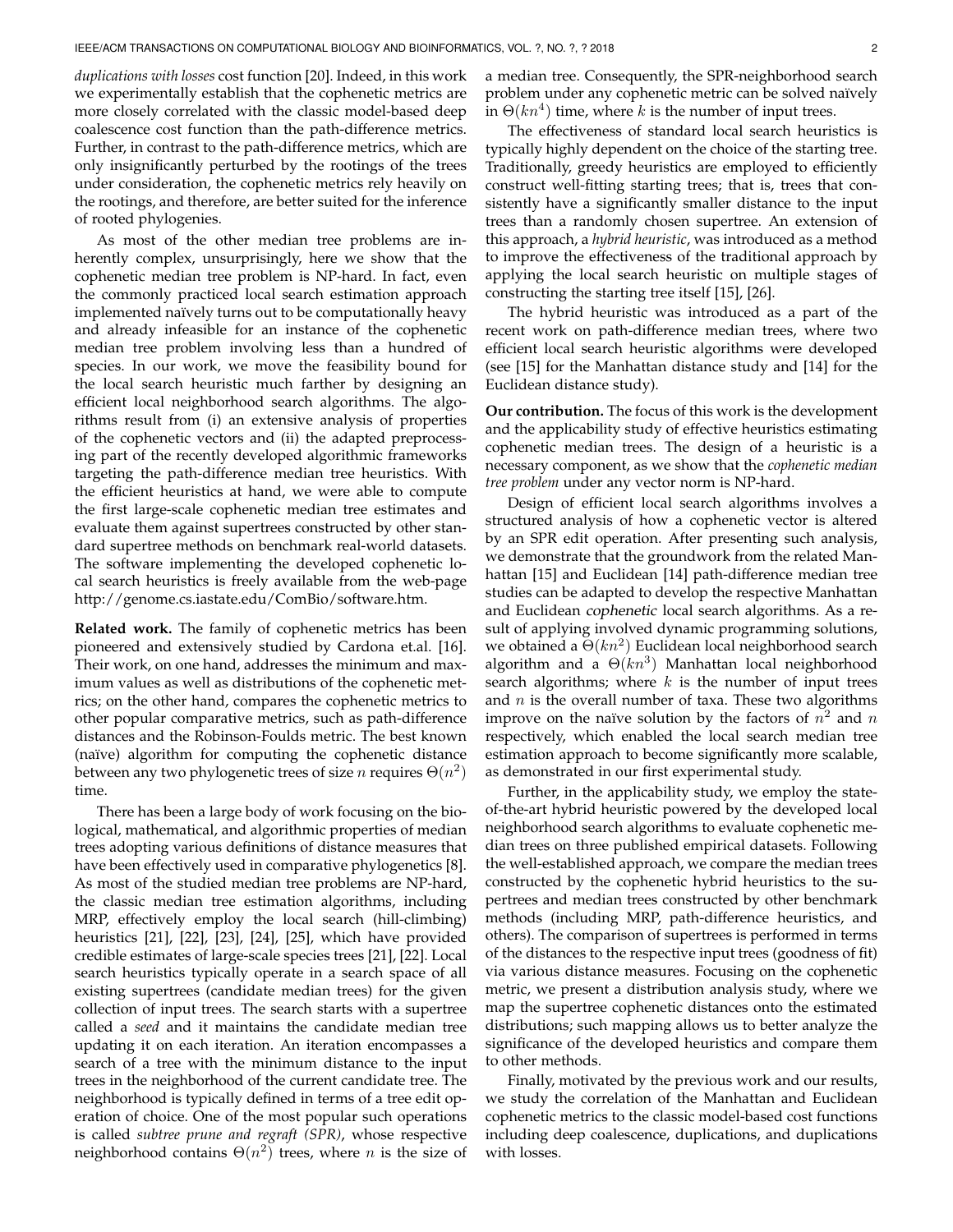## **2 BASICS AND PRELIMINARIES**

**Basic definitions.** Throughout this paper we adhere to the definitions and notation introduced in [26]. A *(phylogenetic) tree* T is a rooted binary tree, where each leaf is uniquely labeled with a taxon, each internal node  $v$  has exactly two children nodes, denoted by  $\mathsf{Ch}_T(v)$ , and each node u except for the root has a single parent node denoted by  $Pa_T(u)$ . In addition, we denote the node set, edge set and leaf set of T by  $V(T)$ ,  $E(T)$ , and  $L(T)$  respectively. We denote the root by  $Rt(T)$  and a sibling of each non-root node u by  $\text{Sb}(u)$ . We also set  $T(v)$  to be a subtree of T rooted at  $v \in V(T)$ , and  $T(v)$  to be a tree obtained by pruning  $T(v)$  from T. Occasionally we use the standard nested parenthesis notation to represent small trees.

We define a partial order  $\preceq_T$  on the vertex set  $V(T)$ , such that  $u \preceq v$ , if v is a node on the path from u to Rt(T). Additionally, we say  $u \prec v$ , if  $u \preceq v$  and  $u \neq v$ . The *least common ancestor* (*LCA*) of two nodes  $u, v \in V(T)$ ,  $LCA_T(u, v)$ , is the furthest from the root node, w, such that  $v \prec w$  and  $u \prec w$ .

A set of leaves  $L(T(v))$  is called a *cluster* of the node v, and is denoted by  $C_v$ . Note that for convenience we identify the leaves in a phylogenetic tree with the respective labels (taxa).

Let  $L \subseteq L(T)$  and  $T'$  be the minimal subtree of T with leaf set L. We define the *leaf-induced subtree* T[L] of T to be the tree obtained from  $T'$  by successively removing each node of degree two (except for the root) and adjoining its two neighbors (a parent and a child).

Let P be a set of phylogenetic trees  $\{G_1, \ldots, G_k\}$ . We extend the definition of a leaf set to a set of trees as follows:  $\mathsf{L}(\mathcal{P}) := \cup_{i=1}^k \mathsf{L}(G_i)$ . A tree S is called a *supertree* of  $\mathcal{P}$ , if  $L(S) = L(\mathcal{P})$ . A set of trees  $\mathcal P$  is called *compatible* if there exist a supertree  $T$  consistent with every tree in  $P$ , and a tree T is *consistent* with a tree G if  $T[L(G)] \equiv G$  up to isomorphism of rooted semi-labeled trees [27].

**Cophenetic distance.** In this part we follow the definitions presented in [16]. Given a phylogenetic tree  $T$ , let the *cophenetic value* of  $u, v \in V(T)$ , denoted by  $\phi_{u,v}(T)$ , be the length (measured in the number of edges) of the path from  $\mathsf{LCA}_{T}(u, v)$  to  $\mathsf{Rt}(T)$ . Additionally,  $\delta_u := \phi_{u, u}(T)$  is the *depth* of the node u. Given that, the *cophenetic vector* of T is

$$
\phi(T) := (\phi_{i,j}(T))_{1 \leq i \leq j \leq |\mathsf{L}(T)|},
$$

for some fixed ordering of leaves in T. The *cophenetic distance* between two trees  $G$  and  $S$  over the same leaf set is defined as

$$
\mathsf{d}_{\phi,p}(G, S) := ||\phi(G) - \phi(S)||_p,
$$

where  $|| \cdot ||_p$  denotes an  $L_p$  norm of a vector for some fixed  $p \geq 1$ .

Next, let  $\Phi(G, S)$  be the *cophenetic difference matrix* of size  $| L(G) | \times | L(G) |$ , such that for all  $i, j \in L(G), \Phi_{i,j}(G, S) =$  $\phi_{i,j}(G) - \phi_{i,j}(S)$ . Note that  $\mathsf{L}(G)$  should be equivalent to  $\mathsf{L}(S)$ .

We further extend the definition of the cophenetic distance to a set of trees. Given a set of trees  $P$  and a supertree of  $P$ ,  $S$ , the cophenetic distance between  $S$  and  $P$  is

$$
\mathsf{d}_{\phi,p}(\mathcal{P},S):=\sum_{G\in \mathcal{P}}\mathsf{d}_{\phi,p}(G,S[\mathsf{L}(G)]).
$$



Fig. 1: An example of an exit-node and the corresponding subtree

In practice, the input trees are of different sizes and might be involved with different sets of taxa. Consequently, the supertrees are typically larger than the input trees. Note however that we defined the cophenetic distance only for trees over the same taxon set. Hence, in the above equation, we use the *minus method* [28] to account for the cophenetic distance between the supertree  $S$  and an input tree  $G$  (that is, we prune the extra information from  $S$  when comparing to  $G$ ).

**Path-induced subtrees.** Let  $P = (u_0, u_1, \dots, u_k)$  be a simple path in a tree  $T$ , then *i-th exit node*, denoted by  $e_i(P)$ , for  $0 < i < k$  is defined as follows:

- (a) **If**  $u_{i-1} \prec u_i \prec u_{i+1}$ , then  $e_i := \text{Sb}_T(u_{i-1})$ ; Figure 1 depicts an example for this case;
- (b) **If**  $u_{i+1} \prec u_i \prec u_{i-1}$ , then  $e_i := \text{Sb}_T(u_{i+1})$ .

Additionally, if  $u_{k-1} \prec u_k$ , then  $e_k := \mathsf{Sb}_T(u_{k-1})$ ; otherwise,  $e_k := u_k$ . For brevity,  $E_i(P) := C_{e_i(P)}$  (*i*-th *exit cluster*), or simply  $E_i$  when the path  $P$  can be inferred from the context. Figure 2 illustrates the exit nodes induced by two different types of paths.

### **3 COPHENETIC MEDIAN TREE PROBLEMS**

In this section, we formulate and explore the basic properties of the median tree problems defined for cophenetic distances under different vector norms. Based on the definitions presented in the previous section we introduce a class of *cophenetic median tree problems* as follows:

**Problem 2.1 (Cophenetic median tree (for an**  $L_p$  **norm) – decision version).**<br>*Instance*: A set of

A set of input trees  $P$  and a real number  $q$ ;

*Question:* Determine whether there exists a supertree S, such that  $d_{\phi, p}(\mathcal{P}, S) \leq q$ .

#### **3.1 Cophenetic median tree problems are NP-hard**

We prove that Problem 2.1 is NP-hard under any  $L_p$  vector norm. The proof is based on the NP-hardness proof of the related path-difference median tree problem [15]. To show NP-hardness we provide a reduction from the NP-complete MaxRTC [29].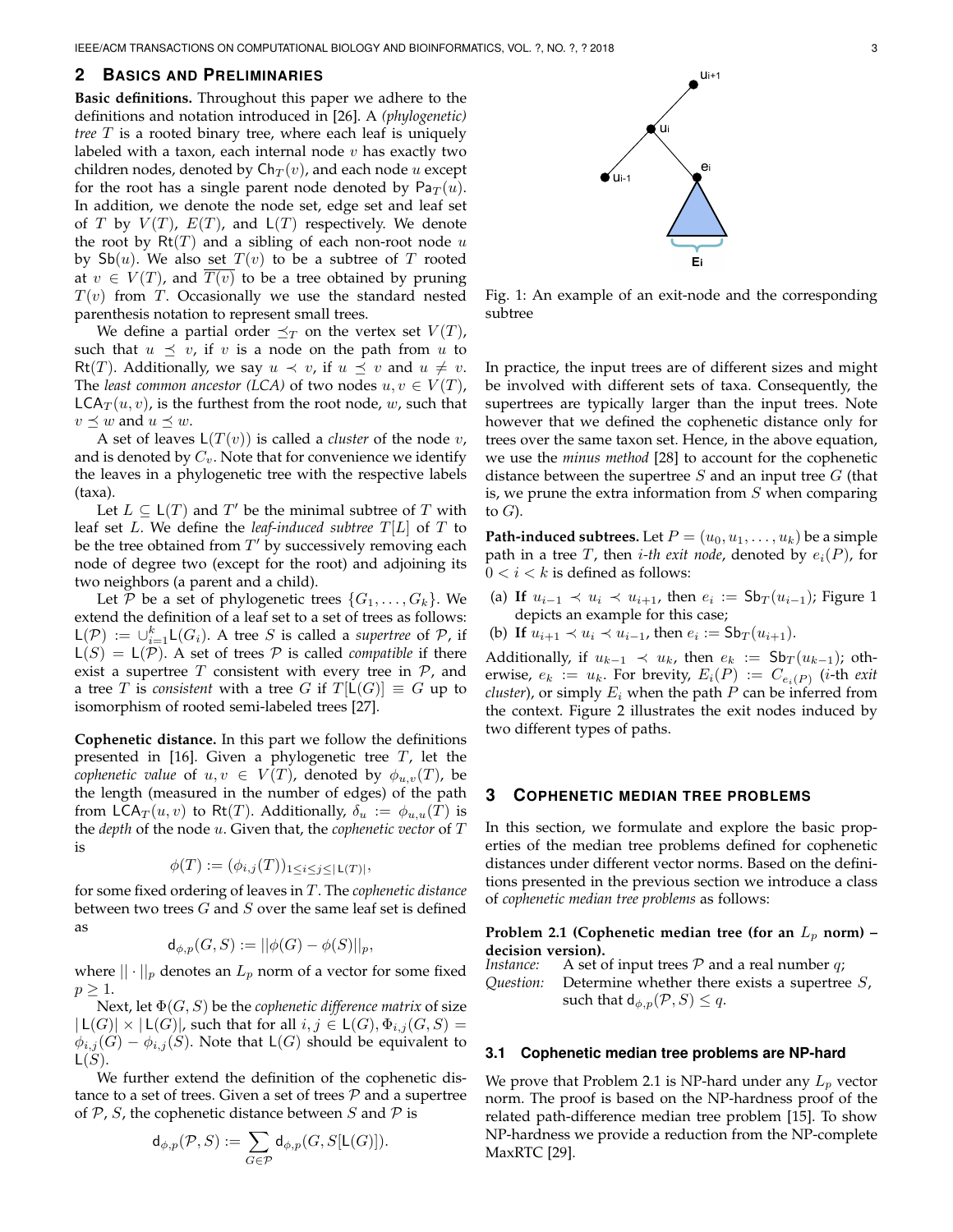**Problem 2.2 (Maximum Compatible Subset of Rooted Triplets – MaxRTC).**

- *Instance:* A set of rooted triplets R and an integer  $0 \leq$  $c \leq |\mathcal{R}|$ ;
- *Question:* Is there a subset  $\mathcal{R}' \subseteq \mathcal{R}$ , such that  $\mathcal{R}'$  is compatible and  $|\mathcal{R}'| \geq c$ .

**Theorem 3.1.** *The cophenetic median tree problem under an*  $L_p$ *norm is NP-hard for any*  $p \geq 1$ *.* 

*Proof.* Consider a rooted triplet R and a tree S, such that  $L(R) \subseteq L(S)$ . Note that if S is consistent with R, then  $d_{\phi,p}(R, S[\mathsf{L}(R)]) = 0$ ; otherwise,  $d_{\phi,p}(R, S[\mathsf{L}(R)]) = 4^{\frac{1}{p}}$ . The latter relationship can be easily verified by, for example, manually computing a cophenetic distance between two incompatible triplets  $((a, b), c)$  and  $((a, c), b)$ .

Given that  $d_{\phi, p}(R, S[L(R)])$  is a constant that depends only on whether  $S$  is consistent with  $R$  or not, we can map an instance  $\langle \mathcal{R}, c \rangle$  of the MaxRTC problem to an instance  $\langle \mathcal{R}, (|\mathcal{R}| - c) 4^{\frac{1}{p}} \rangle$  of the cophenetic median tree problem. It is not difficult to observe that  $\langle \mathcal{R},(|\mathcal{R}|-c)4^{\frac{1}{p}}\rangle$  is a yesinstance if and only if  $\langle \mathcal{R}, c \rangle$  is a yes-instance of MaxRTC. □

# **4 SPR-LOCAL SEARCH FOR THE COPHENETIC MEDIAN TREE PROBLEM**

Here, we describe an efficient algorithm for estimating cophenetic median trees using a standard local search approach under the classic SPR tree edit operation.

## **4.1** *SPR***-Local search framework**

We briefly introduce preliminary terminology and notions following [14], [15]. Given a node  $v \in V(S) \setminus \{ \mathsf{Rt}(S) \}$ , and a node  $u \in V(S(v))$ ,  $SPR<sub>S</sub>(v, u)$  is a tree obtained by the following modifications of the tree  $S' = \overline{S(v)}$ :

- 1) If  $u$  is a root of  $S'$ , then a new root  $w'$  is introduced, so that  $u$  is a child of  $w'$ . Otherwise, an edge  $(\text{Pa}(u), u)$  is subdivided by a new node  $w'$ .
- 2) Connect the pruned subtree  $S(v)$  to the node  $w'$ .

Further, we define the following sets of trees that can be obtained from  $S$  by performing SPR:

$$
SPR_S(v) := \bigcup_u SPR_S(v, u); \quad SPR_S := \bigcup_{v, u} SPR_S(v, u).
$$

 $SPR<sub>S</sub>$  is called an *SPR-neighborhood* of a tree S. It is easy to see from the definition that  $|SPR_S| = O(n^2)$ , where  $n =$  $| L(S) |$ .

Given a set of input trees  $P := \{G_1, ..., G_k\}$ , the search space in an SPR local search problem could be viewed as a graph  $\mathcal T$ , where nodes represent all existing supertrees (candidate median trees) of  $P$ .  $\{S_1, S_2\}$  is an edge in  $\mathcal{T}$ , if  $S_1$  could be transformed to  $S_2$  with a single SPR operation.

At each iteration, the local search heuristic finds a candidate tree  $S'$  in the neighborhood of a current tree  $S$ , such that  $S'$  minimizes the cost function that we are interested in. In case  $S \equiv S'$ , the local search stops (reaches a local minimum). Otherwise, it proceeds to the next iteration with a tree  $S'$ . An instance (single iteration) of the SPR-based

local neighborhood search problem could be formalized as follows:

**Problem 3.1 (Cophenetic metric local neighborhood search).**<br>Instance:

An input set  $P$  and a candidate tree (supertree) S;

*Question:* Find a tree  $S' = \arg \min d_{\phi, p}(\mathcal{P}, S')$ .  $S' \epsilon SPR_S$ 

**Na¨ıve algorithm for the local neighborhood search.** Given two trees, S and G, one can compute  $d_{\phi,p}(S, G)$  in  $O(n^2)$  time for any p. Therefore, direct computation of the  $\mathsf{d}_{\phi, p}(\mathcal{P},S')$  scores for each  $S' \in SPR_S$  would take  $O(n^4k)$ time, where  $n = |L(P)|$  and  $k = |P|$ . Next, we show how to improve on this complexity under  $p = 2$  (the *Euclidean* distance) and  $p = 1$  (the Manhattan distance).

To fix the set up, let  $G \in \mathcal{P}$  be a fixed input tree, and let  $S_i$  be a supertree in the *i*-th iteration of the local search. Throughout the next section we refer to the restricted tree  $S_i\lbrack\mathsf{L}(G)\rbrack$  as simply by  $\mathbf S.$ 

#### **4.2 Analysis of the SPR-environment**

To design a faster algorithm for the cophenetic local neighborhood search problem we examine the structure of the SPR-environment of a candidate median tree. We are interested in the structure of the cophenetic difference matrix  $\Phi(T, S)$  for some  $T = SPR_S(v, w)$ . Let  $U_T := (v =$  $u_0, \ldots, u_t = w$  be the path between v and w in S, and let  $u_h$  be the node closest to the root of  $S$  on that path (i.e.,  $u_h \succeq u_i$  for all  $0 \leq i \leq t$ ).

We distinguish three shapes of the path  $U_T$  that are relevant to our analysis.

- (i) **Downward path**. Corresponds to  $w \prec$  Sb(v). That is, the node w is located in the subtree rooted at  $\text{Sb}(v)$ . Figure 2 (left) depicts that case. Note that  $u_h = u_1$ .
- (ii) **Upward path**. This is the case, when  $v \prec w$ . For a schematic example of such path see Figure 2 (right). Observe that  $u_h = u_t$  in this case.
- (iii) **Bended path**. This case can be described as  $\mathsf{Sb}(v) \not\prec$ w and  $\mathsf{Sb}(v) \not\succeq w$ . That is,  $u_h$  is between  $u_1$  and  $u_t$ exclusively. Figure 3 depicts this scenario.

Next we analyze the structure of matrix  $\Phi(S,T)$  by considering a few major cases that provably cover the whole matrix.

- (i)  $U_T$  is an **upward** path (see Figure 2 (right)).
	- a)  $\forall i \in \mathbf{C_v}, j \in E_p : \phi_{i,j}(T) = \phi_{i,j}(S) (t p)$  for  $1 \leq p \leq t - 1$ . This case characterizes the change in depths of LCAs between leaves in  $C_v$  and leaves in exit clusters of the path  $U_T$  (see *path-induced subtrees* in Section 2). Note that while  $\mathsf{LCA}\nolimits_S(i,j) = u_p$ , after regrafting we have  $\mathsf{LCA}_T(i,j) = \mathsf{Pa}_T(w) = \mathsf{Pa}_T(v)$ .
	- b)  $\forall i \in C_w \backslash C_v, j \in C_w \backslash (E_1 \cup C_v)$  :  $\phi_{i,j}(T)$  =  $\phi_{i,j}(S) + 1$ . This change is due to the fact that we add a new node,  $Pa_T(w)$ , on the paths between the nodes  $u_p$  (for  $2 \le p \le t$ ) and the root. Note, however, that the depth of the node  $e_1$  remains unchanged.
- (ii)  $U_T$  is a **downward** path (see Figure 2 (left)).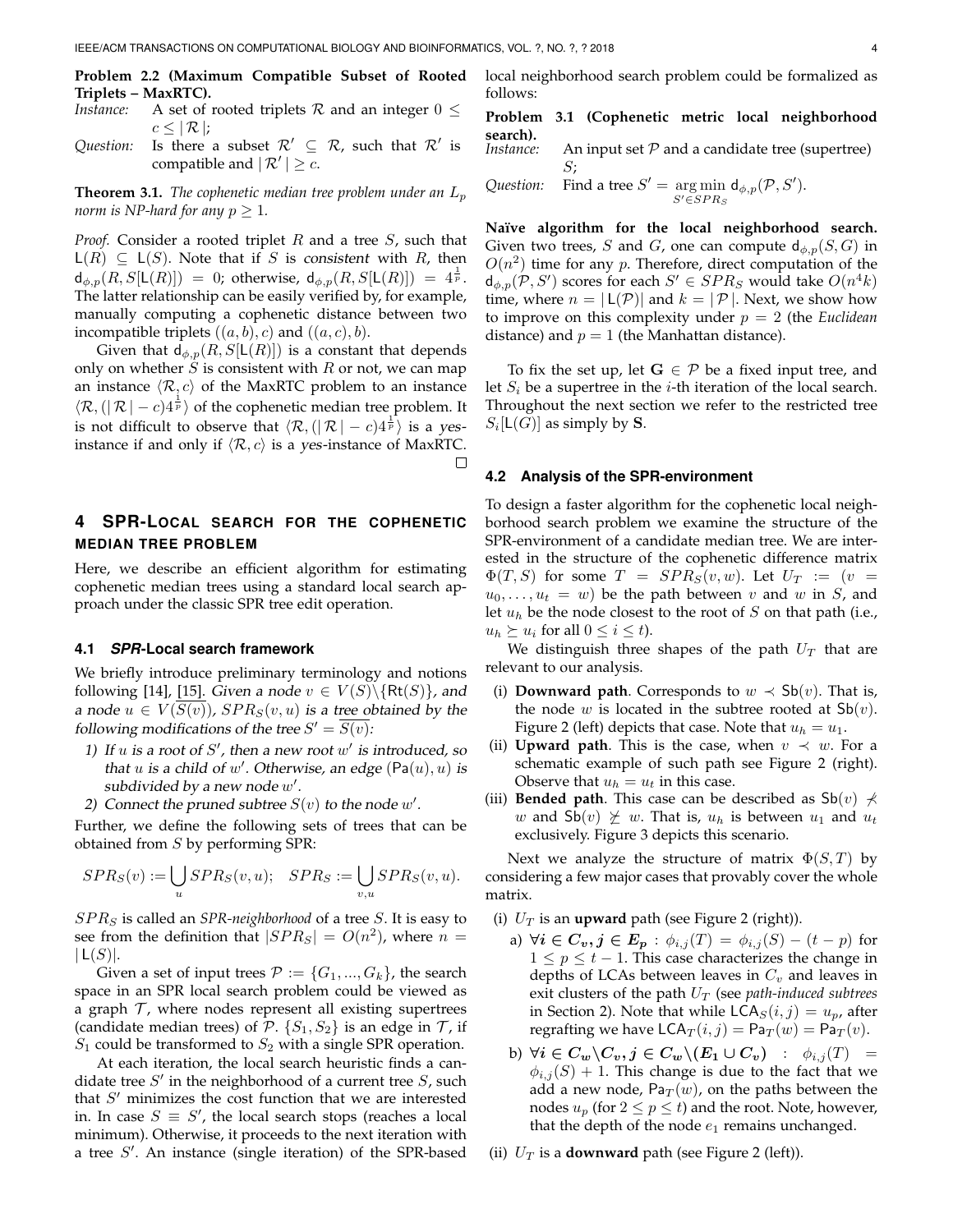

Fig. 2: (left) shows how the  $SPR(v, w)$  operation changes the tree structure, when w is an descendant of  $\text{Sb}(v)$  – downward path; (right) shows how the  $SPR(v, w)$  operation changes the tree, when w is an ancestor of v and  $\mathsf{Sb}(v)$  – upward path.



Fig. 3: Bended SPR path example.

- a)  $\forall i \in C_v, j \in E_p : \phi_{i,j}(T) = \phi_{i,j}(S) + (p-2)$  for  $2 \leq p \leq t$ . Due to the observation that  $\mathsf{LCA}_{S}(i,j) =$  $u_1$ , while after regrafting LCA $_T(i, j) = \mathsf{Pa}_T(e_p)$ .
- b)  $\forall i \in C_{\bm u_{2}}, j \in C_{\bm u_{2}} \backslash E_{\bm t} : \phi_{i,j}(T) = \phi_{i,j}(S) 1.$  We removed the node,  $Pa<sub>S</sub>(v)$ , from the paths between the nodes  $u_p$  (for  $2 \le p \le t - 1$ ) and the root. However, the depth of the node  $e_t = w$  remains unchanged.
- (iii)  $U_T$  is a **bended** path (see Figure 3).
	- a)  $\forall i \in E_1, j \in E_1 : \phi_{i,j}(T) = \phi_{i,j}(S) 1$ . Node  $e_1$ becomes one edge closer to the root.
	- b)  $\forall i \in C_{w}, j \in C_{w} : \phi_{i,j}(T) = \phi_{i,j}(S) + 1$ . Node w becomes one edge further from the root.
	- c)  $\forall i \in \mathbf{C_v}, j \in E_p : \phi_{i,j}(T) = \phi_{i,j}(S) + (p-h)$  for  $1 \leq$  $p \le t, p \ne h$ . For  $p < h$ , we have  $\mathsf{LCA}_{S}(i, j) = u_p$  and  $\mathsf{LCA}_{T}(i,j) = u_h$ ; as for  $p > h$ , we have  $\mathsf{LCA}_{S}(i,j) =$  $u_h$  and  $\mathsf{LCA}_T(i,j) = \mathsf{Pa}_T(e_n)$ .
- (iv) For all three path shapes the following holds:  $\forall i, j \in C_v : \phi_{i,j}(T) = \phi_{i,j}(S) - \delta_v(S) + \delta_w(S) + 1.$ Since we regraft the subtree  $S(v)$  above w, depths of all nodes inside this subtree increase by  $(\delta_v(T) - \delta_v(S))$ , where  $\delta_v(T) = \delta_w(S) + 1$ ; hence, the change in the cophenetic vector.
- (v) Observe that for any other choice of  $i$  and  $j$ , the corresponding cophenetic value,  $\phi_{i,j}$ , is not affected.

Overall, the following clusters are involved in the changes in the cophenetic vector of  $S: i$  is one of the clusters in  $\mathscr{C}_i = \{C_v, C_w, C_{u_2}, E_1\}$ , and j appears in  $\mathscr{C}_j = \{C_v, C_w, C_{u_2}, E_1, \ldots, E_t\}.$  The key observation is

that regardless of the form of  $U_T$ , there are only  $O(t)$  pairs of clusters  $(C_i, C_j) \in \mathscr{C}_i \times \mathscr{C}_j$  such that the respective cophenetic values are altered.

Next, based on this analysis we can calculate how the cophenetic distance changes, when an arbitrary SPR operation is performed on S.

## *4.2.1 Euclidean distance inference*

Given  $(C_i, C_j) \in \mathscr{C}_i \times \mathscr{C}_j$ , let  $d(C_i, C_j)$  be the value, such that  $\forall (i, j) \in C_i \times C_j$ ,  $\phi_{i,j}(T) = \phi_{i,j}(S) + d(C_i, C_j)$  according to the cases outlined above. For example,  $d(C_v, C_v) =$  $-\delta_v(S) + \delta_w(S) + 1.$ 

For technical reasons, related to the fact that the distance is calculated over vectors instead of matrices, we define

$$
C_1 \otimes C_2 := \{(i, j) \in C_1 \times C_2 : i \leq j \text{ or } (j, i) \notin C_1 \times C_2\}
$$

In most cases the fixed clusters  $C_1$  and  $C_2$  are clear from the context, and hence we use the shorthand notation,  $d$  and  $\Phi_{i,j}$  for  $d(C_1, C_2)$  and  $\Phi_{i,j}(C_1, C_2)$  respectively. Below we provide the final equation that has been adopted from the work on Euclidean path-difference median trees [14].

$$
d_{\phi,2}^{2}(T, G) - d_{\phi,2}^{2}(S, G) = \sum_{\substack{C_{1} \in \mathscr{C}_{i} \\ C_{2} \in \mathscr{C}_{j} \\ C_{1} \otimes C_{2}}} \sum_{\substack{(i,j) \in \\ C_{1} \otimes C_{2}}} ((\Phi_{i,j} + d)^{2} - \Phi_{i,j}^{2})
$$

$$
= \sum_{\substack{C_{1} \in \mathscr{C}_{i} \\ C_{2} \in \mathscr{C}_{j}}} \left( |C_{1} \otimes C_{2}|d^{2} + 2d \sum_{\substack{(i,j) \in \\ C_{1} \otimes C_{2}}} \Phi_{i,j} \right).
$$
(1)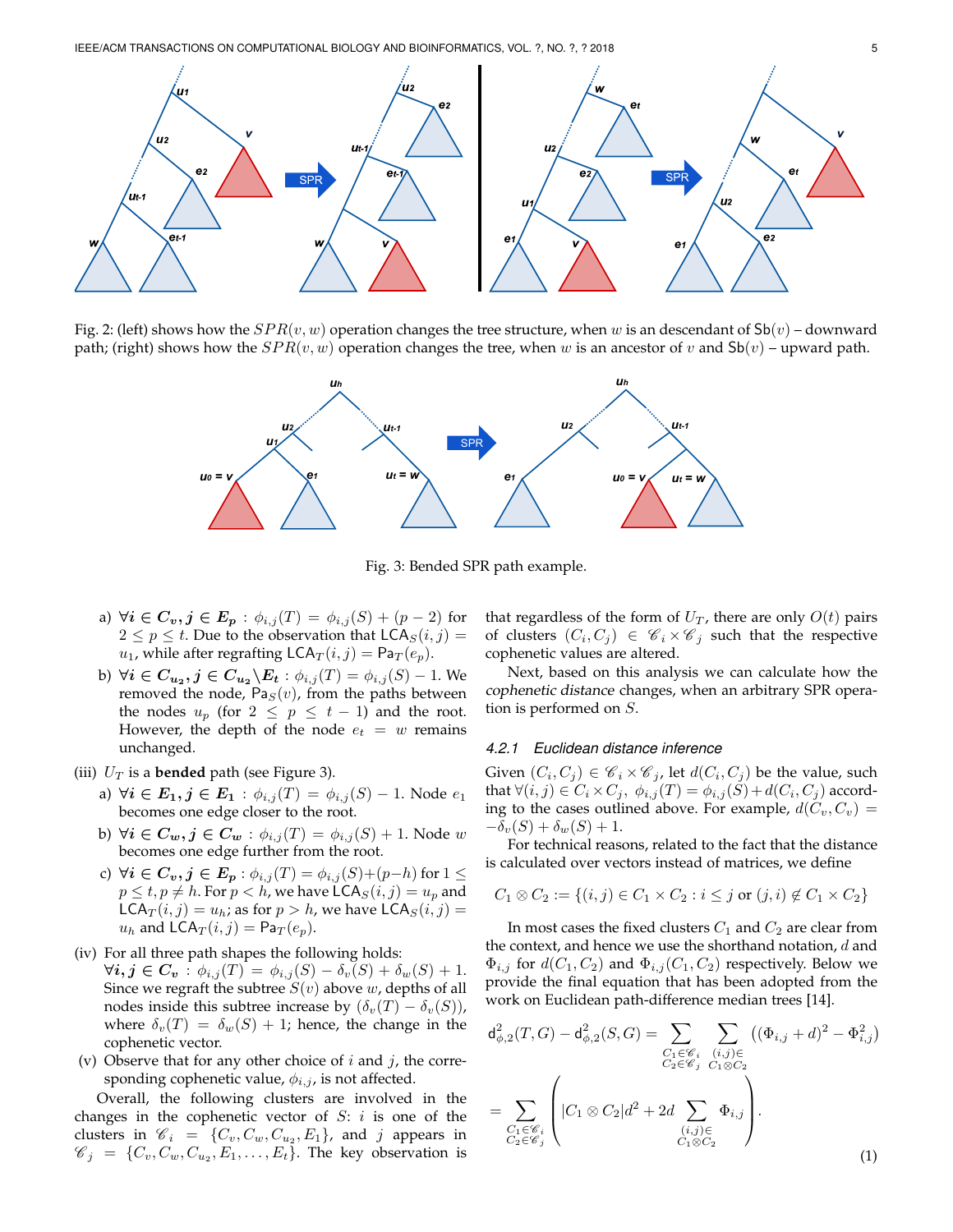#### *4.2.2 Manhattan distance inference*

To establish the equation for the Manhattan cophenetic distance we use the same conventions as for the Euclidean distance above. The following equation has been adopted from the work on Manhattan path-difference median trees [15]

$$
d_{\phi,1}(T, G) - d_{\phi,1}(S, G) = \sum_{\substack{C_1 \in \mathscr{C}_i \\ C_2 \in \mathscr{C}_j \\ C_1 \subseteq \mathscr{C}_i}} \sum_{\substack{(i,j) \in \\ C_1 \otimes C_2}} (\vert \Phi_{i,j} + d \vert - \vert \Phi_{i,j} \vert)
$$
  
= 
$$
\sum_{\substack{C_1 \in \mathscr{C}_i \\ C_2 \in \mathscr{C}_j \\ C_2 \in \mathscr{C}_j}} \begin{pmatrix} d \cdot \# \{ (i,j) \in C_1 \otimes C_2 | \Phi_{i,j} \geq -d \} \\ -d \cdot \# \{ (i,j) \in C_1 \otimes C_2 | \Phi_{i,j} < -d \} \\ +2 \sum_{\substack{(i,j) \in C_1 \otimes C_2:\\ -d \leq \Phi_{i,j} < 0}} \Phi_{i,j} - 2 \sum_{\substack{(i,j) \in C_1 \otimes C_2:\\ 0 \leq \Phi_{i,j} < -d}} \Phi_{i,j} \end{pmatrix}.
$$

Observe that it immediately appears that the Manhattan case is computationally more complex than the Euclidean case, as it involves more parameters.

In the remaining parts of this section, we describe efficient dynamic programming algorithms for the computation of Equations 1 and 2 for all trees  $T \in SPR_S$ .

#### **4.3 Efficient algorithms**

We now apply the presented above analysis of the SPRneighborhood to design more efficient local search algorithms for the  $L_2$  and  $L_1$  cophenetic metrics.

#### *4.3.1 Local search iteration for the Euclidean distance*

**Preprocessing.** According to Equation 1, in order to efficiently compute the distance  $d_{\phi,2}(T,G)$  for an arbitrary  $T \in SPR_S$ , we need to be able to compute the sum  $\sum$   $\Phi_{i,j}$  efficiently for any two clusters  $C_1, C_2$  of S.  $(i,j) \in C_1 ⊗ C_2$ 

A very similar pre-computation scheme was developed for the  $L_2$  path-difference median tree problem [14], which we employ here. The pre-processing algorithm from [14] can be adapted to compute the matrix  $M$  with a column and a row for each cluster in S, and

$$
M(C_1, C_2) = \sum_{(i,j) \in C_1 \otimes C_2} \Phi_{i,j}.
$$

Using the dynamic programming approach matrix M can be precomputed in only  $\Theta(n^2)$  time given the difference matrix  $\Phi(S, G)$ . We now differentiate between all the instances of the difference matrix alteration outlined in Section 4.2 in order to compute Equation 1 given  $M$ . That is,

$$
d_{\phi,2}^2(T,G) - d_{\phi,2}^2(S,G) = \tag{3}
$$

(i)  $C_1 = C_v$ ,  $C_2 = C_v$ . In this case  $d = d(C_v, C_v)$  $-\delta_v(S) + \delta_w(S) + 1$ . Plugging that it as a part of Equation 1, we have

$$
|C_v \otimes C_v|(d(C_v, C_v))^2 + 2d(C_v, C_v)M(C_v, C_v).
$$

(ii)  $U_T$  is a **downward** path.

a) 
$$
C_1 = C_v
$$
,  $C_2 = E_p$  for  $2 \le p < t$ .  $d = p - 2$ .  
+  $\sum_{p=2}^{t-1} |C_v||E_p|(p-2)^2 + 2(p-2)M(C_v, E_p)$ 

b) 
$$
C_1 = C_v
$$
,  $C_2 = E_t$ .  $d = t - 2$ .  
\t $+|C_v||E_t|(t-2)^2 + 2(t-2)M(C_v, E_t)$   
c)  $C_1 = C_{u_2}$ ,  $C_2 = C_{u_2} \setminus E_t$ .  $d = -1$   
\t $+(|C_{u_2} \otimes C_{u_2}| - |E_t \otimes E_t|) - 2(M(C_{u_2}, C_{u_2}) - M(E_t, E_t))$ 

(iii) 
$$
U_T
$$
 is an upward path.  
\na)  $C_1 = C_v$ ,  $C_2 = E_p$  for  $1 \le p \le t - 1$ . We have  $d = d(C_v, E_p) = -(t - p)$ .  
\n
$$
+ \sum_{p=1}^{t-1} |C_v||E_p|(p-t)^2 + 2(p-t)M(C_v, E_p)
$$
\nb)  $C_1 = C_w \setminus C_v$ ,  $C_2 = C_w \setminus (C_v \cup E_1)$ .  $d = 1$   
\n
$$
+ |C_w \otimes C_w| - |E_1 \otimes E_1| - |C_v \otimes C_w|)
$$
\n
$$
+ 2(M(C_w, C_w) - M(E_1, E_1) - M(C_v, C_w)
$$

(iv)  $U_T$  is a **bended** path. Recall that  $u_h$  is the node on the path with the smallest depth.

a) 
$$
C_1 = C_v
$$
,  $C_2 = E_p$  for  $1 \le p < t, p \ne h$ . We have  
\n
$$
d = d(C_v, E_p) = p - h.
$$
\n
$$
t - 1
$$
\n
$$
+ \sum |C_v||E_n|(p - h)^2 + 2(p - h)M(C_v, E_v)
$$

+
$$
\sum_{p=1}
$$
  $|C_v||E_p|(p-h)^2 + 2(p-h)M(C_v, E_p)$ 

b) 
$$
C_1 = C_v
$$
,  $C_2 = E_t$ . We have  $d = t - h$ .  
  $+ |C_v||E_t|(t - h)^2 + 2(t - h)M(C_v, E_t)$ 

c) Combining the cases  $C_1 = E_1, C_2 = E_1$  and  $C_1 = C_w$ ,  $C_2 = C_w$  we have

$$
+|E_1\otimes E_1|-2M(E_1,E_1)+|C_w\otimes C_w|+2M(C_2,C_w)
$$

Observe that most of the above parts of the equation can be computed in a constant time for an arbitrary path  $U_T$ , except for the items (ii)a, (iii)a, and (iv)a. Next, we develop a dynamic programming approach to compute the summations in these three items in constant time as well.

**Efficient neighborhood traversal.** For an arbitrary tree  $T \in$  $SPR<sub>S</sub>$ , let  $\mathcal{Q}(T)$  denote the sum either in item (ii)a, (iii)a, or (iv)a, depending on the form of  $U_T$ . For example, if  $U_T =$  $(u_0, \ldots, u_t)$  and  $u_0 \prec u_t$  (an upward path), then

$$
Q(T) = \sum_{p=1}^{t-1} |C_v||E_p|(p-t)^2 + 2(p-t)M(C_v, E_p)
$$

Further, let  $T, T' \in SPR_S$ , such that the path  $U_T =$  $(u_0, \ldots, u_t)$  is a prefix of the path  $U_{T'} = (u_0, \ldots, u_t, u_{t+1}).$ Then we can consider two possibilities:

•  $u_t \prec u_{t+1}$ . In this case both paths  $U_T$  and  $U_{T'}$  must go upward. That is, both paths fall into the category (iii)a in the above differentiation. Then it can be verified that

$$
\delta_U = \mathcal{Q}(T') - \mathcal{Q}(T) = \sum_{p=1}^t |C_v||E_p| - 2\sum_{p=1}^t M(C_v, E_p) - 2\sum_{p=1}^t (p-t)|C_v||E_p|
$$

•  $u_t$   $\succ u_{t+1}$ . We distinguish two cases now based on the form of the path  $U_T$ .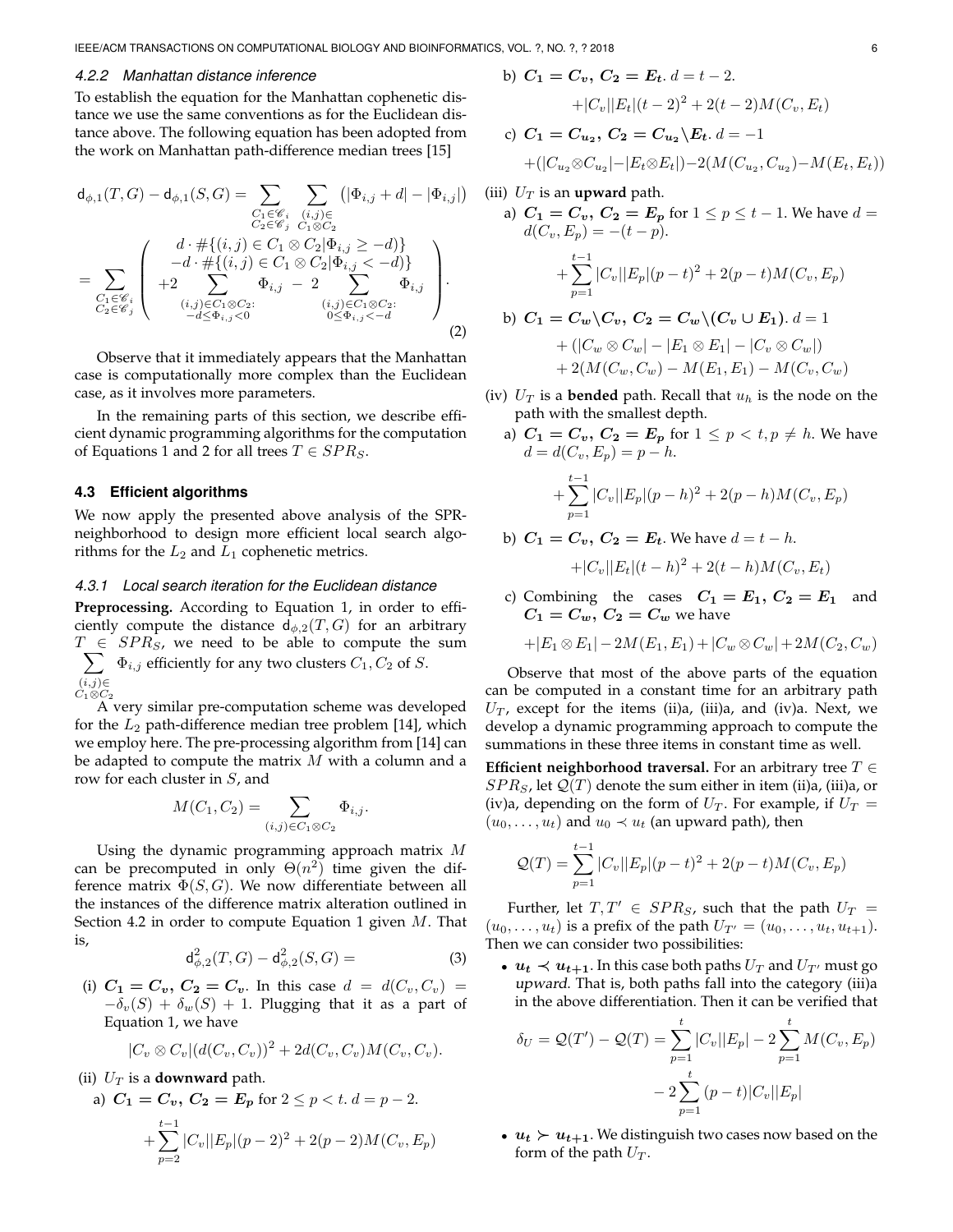$- U_T$  is an upward path ( $h = t$ ) or a bended path ( $h <$ t). In this case  $U_{T}$  must be a bended path.

$$
\delta_B := Q(T') - Q(T)
$$
  
=  $\sum_{p=1}^t |C_v||E_p|(p-h)^2 + 2(p-h)M(C_v, E_p)$   
-  $\sum_{p=1}^{t-1} |C_v||E_p|(p-h)^2 + 2(p-h)M(C_v, E_p)$   
=  $|C_v||E_t|(t-h)^2 + 2(t-h)M(C_v, E_t).$ 

 $\sim U_T$  is a downward path, then  $U_{T'}$  is a downward path as well.

$$
\delta_D := Q(T') - Q(T)
$$
  
=  $|C_v||E_t|(t-2)^2 + 2(t-2)M(C_v, E_t).$ 

Observe now that in the second case  $(u_t > u_{t+1})$ the value  $Q(T')$  can be computed in constant time given  $\mathcal{Q}(T)$  without any additional information. That observation enables a simple dynamic programming structure, when we explore the constrained neighborhood  $SPR<sub>S</sub>(v)$  in the order of the increase of the lengths of paths  $U_T$  (for more detailed description, see [14]).

In case when  $U_{T'}$  is an upward path, we need to have the following additional information available:

$$
dQ_1(T) = \sum_{p=1}^t |C_v||E_p|
$$
  
\n
$$
dQ_2(T) = \sum_{p=1}^t M(C_v, E_p)
$$
  
\n
$$
dQ_2(T) = \sum_{p=1}^t (p-t)M(C_v, E_p)
$$

In fact, these values can be also maintained using the dynamic programming structure by adapting an approach from [14].

**Complexity analysis.** As mentioned above, the required preprocessing step can be performed in  $\Theta(n^2)$  time for a fixed pair of trees  $S$  and  $G$ . Further, the efficient neighborhood traversal approach enables the algorithm to compute the distance for each tree  $T \in SPR_S$  in constant time. Given that  $|SPR_S| = \Theta(n^2)$ , all the computations for a fixed input tree G can be performed in  $\Theta(n^2)$  time. Finally, for k input trees the overall time complexity of a single local search iteration will amount to  $\Theta(kn^2)$ .

#### *4.3.2 Local search iteration for the Manhattan distance*

Observe that for the computation of a Manhattan cophenetic distance using Equation 2, one need to be able to compute "count" and "sum" statistics over submatrices of  $\Phi(S, G)$ .

**Preprocessing.** In order to compute such statistics we adopt data structures developed in the work on Manhattan pathdifference median trees [15]. Next, we briefly describe the resulting preprocessing idea.

Let  $\mathscr{C}(S)$  be a set of all clusters in a tree S. For  $\mathsf{L}_1, \mathsf{L}_2 \in$  $\mathscr{C}(S)$ , we define  $\Sigma_{\geq}(\mathsf{L}_1,\mathsf{L}_2)$  to be a vector indexed from  $-n$ to  $n$ , such that

$$
\Sigma_{\geq}(L_1, L_2)[x] = \Sigma_{\geq}(L_2, L_1)[x] = \sum_{\substack{(i,j) \in L_1 \otimes L_2:\\ \Delta_{i,j} \ge x}} \Phi_{i,j}
$$

Similarly, we define a vector  $\#_{>}(L_1, L_2)$  indexed from  $-n$ to  $n$ , such that

$$
\#_{\geq}(L_1, L_2)[x] = \#\{(i, j) \in L_1 \otimes L_2 : \Phi_{i, j} \geq x\}
$$

It is not difficult to check that given such vectors it is possible to compute  $d_{\phi,1}(T,G) - d_{\phi,1}(S,G)$  for an arbitrary  $T \in SPR_S$  in  $O(n)$  time using Equation 2. For example, let's consider some  $T = SPR_S(v, w)$ , such that the corresponding path  $U_T$  is a part of a path from  $v$  to the root (i.e.,  $v \prec w$ ). That means that if we choose  $C_1 = C_v$  and  $C_2 = E_1$ , then  $d(C_1, C_2) = -t+1$  according to the analysis presented in Section 4.2, where  $t \geq 2$  is the length of  $U_T$  in edges. We can now use the vectors defined above to compute the part of the sum in Equation 2 that corresponds to clusters  $C_1$  and  $C_2$ . That is, we observe the following relations:

$$
\#\{(i,j)\in C_1\otimes C_2:\Delta_{i,j}\geq t-1\} = \#\geq (C_1, C_2)[t-1]
$$

$$
\#\{(i,j)\in C_1\otimes C_2:\Delta_{i,j}< t-1\} = \#\geq (C_1, C_2)[-n]
$$

$$
-\# \geq (C_1, C_2)[t-1])
$$

$$
\sum_{\substack{(i,j)\in C_1\otimes C_2:\\0\leq\Delta_{i,j}< t-1}} \Delta_{i,j} = \Sigma \geq (C_1, C_2)[0]
$$

**Complexity analysis.** An algorithm for computing the vectors  $\Sigma$  and  $\#$  efficiently was presented in [15]. Although in [15] the vectors were defined in a slightly different way, the algorithm can be adopted for our needs (we omit the technical details for brevity).

The time complexity for computing these vectors is  $\Theta(n^3)$  for a fixed input tree G. Having these vectors computed we can calculate the values  $d_{\phi,1}(T,G)$  in  $\Theta(n)$  for all  $T \in SPR_S.$  Given that  $|SPR_S| = \Theta(n^2)$  and the number of input trees is  $k$ , the overall time complexity is  $\Theta(kn^3)$ .

## **5 EXPERIMENTAL EVALUATION**

In this section, we explore the applicability of the cophenetic local search heuristics enabled by the developed algorithms. First, we present the runtime study of both Manhattan and Euclidean local search heuristics. Further, following the standard applicability study approach for supertree methods, we validate the two heuristics on three benchmark phylogenetic datasets. Finally, we experimentally demonstrate some properties of the cophenetic family of metrics.

#### **5.1 Runtime analysis**

We compare the runtime of pure local search strategies (when a starting tree is chosen randomly) between the improved and naïve algorithms.

**Datasets.** We estimate the runtime for randomly generated sets of input trees. We generated 12 random input sets with 10 trees in each over the number of taxa varying from 10 in the smallest dataset to 120 in the largest one, with a step of 10. The random input trees were generated from uniform tree distributions using PAUP\* [9].

**Experimental setting.** We consider the following four local search heuristics: (i) Naïve Manhattan local search, (ii) Improved Manhattan local search (see Section 4.3.2), (iii) Naïve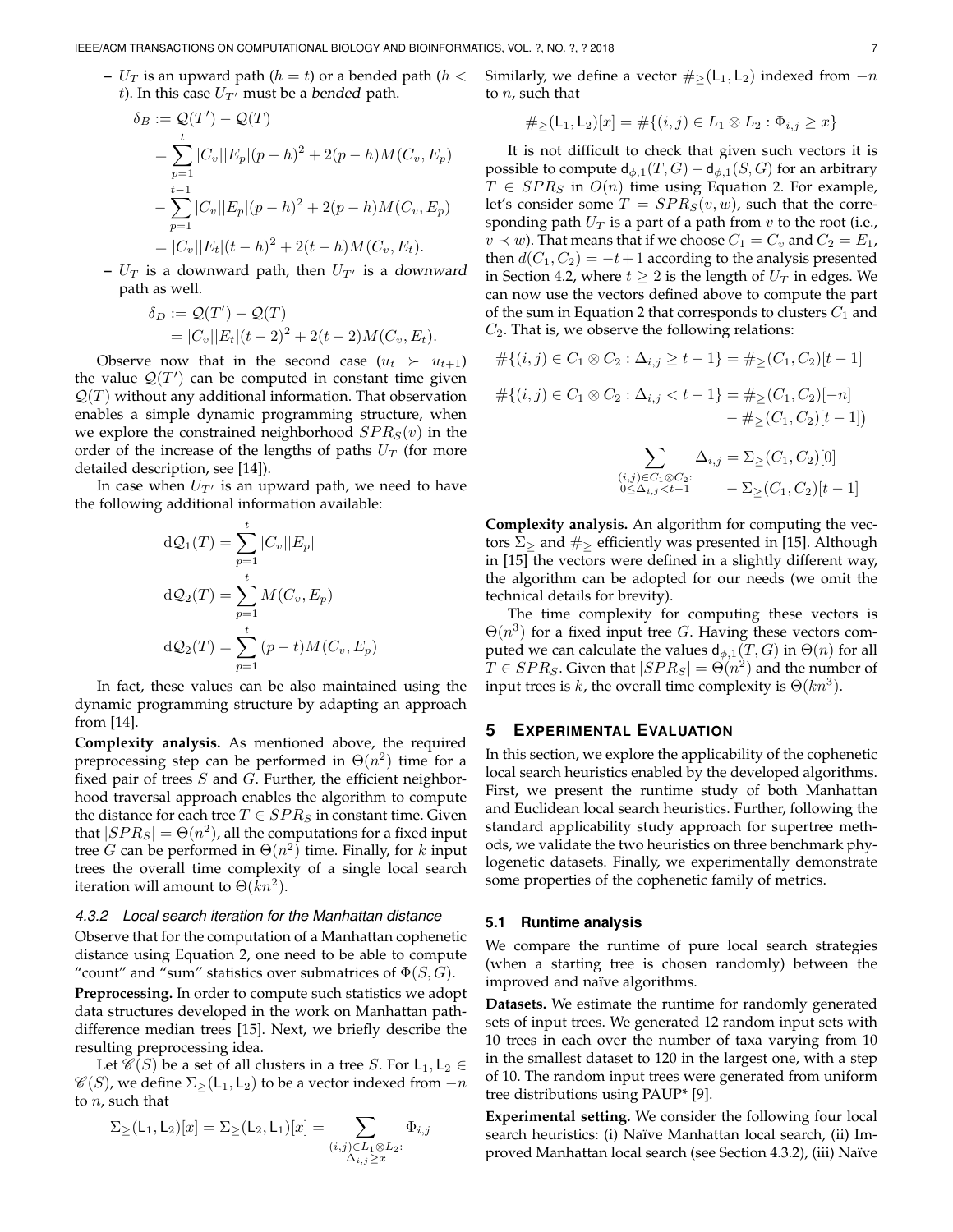

Fig. 4: The growth in runtime of randomized local search heuristics with a gradual increase of the number of taxa in input datasets. Mean runtimes among five trials are presented for the Manhattan local search heuristics (left) and the Euclidean local search heuristics (right).

Euclidean local search, and (iv) Improved Euclidean local search (Section 4.3.1) algorithms. For each of the generated datasets, we ran each of the listed heuristics five times. The repeated number of runs on the same dataset is necessary since the starting tree for local search is randomly generated and it might significantly affect the runtime. We present the average runtimes over the five trials in Figure 4.

**Results.** Figures 4 depicts that the runtime for the improved local search algorithms grows substantially slower than the runtime under the naïve algorithms. Both for the Manhattan and Euclidean cases the naïve algorithm becomes infeasible at approximately 70 taxa. However, when applying the here developed algorithms, the local search becomes feasible for much larger supertree (median tree) problem instances. In fact, in the following study, we demonstrate that the improved Manhattan and Euclidean local search heuristics can be applied to much larger phylogenetic datasets in practice.

Additionally, Figure 4 clearly showcases the advantage of using the Euclidean (cophenetic) median tree algorithm, as it provides a significantly better time complexity for the local search iteration. However, in certain cases, the Manhattan median tree heuristic could be more preferable, which is demonstrated in the next study.

## **5.2 Applicability study**

In this section we estimate cophenetic median trees using the algorithms developed in this work and compare them to the related path-difference median trees and other supertrees constructed via several well-recognized methods. The study is conducted over two standard empirical datasets. Our objective is to (i) evaluate the applicability of the local search approach to the cophenetic median tree problem, and (ii) to identify relations among different supertree and median tree methods.

**Datasets.** Following the original work on path-difference median trees as well as other supertree studies, we evaluate our cophenetic median tree heuristics on published baseline datasets [15], [26].

(i) Cetartiodactyla dataset: contains 201 trees over 299 taxa overall [12];

(ii) Marsupials dataset: contains 158 trees over 272 taxa overall [10].

(iii) Placental mammals dataset: contains 725 trees over 126 taxa (including the artificial outgroup taxon) gathered in the influential study by Beck et al. [30].

These three datasets are considerably large and serve as benchmarks for many phylogenetic studies (e.g., see [31], [32], [33], [34]).

**Methods.** In order to obtain credible estimates for Manhattan cophenetic median trees (MCMT) and Euclidean cophenetic median trees (ECMT) we used the hybrid heuristic framework that was shown to outperform other standard local search paradigms when computing path-difference median trees [15].

The *hybrid heuristic*, similarly to other tree-building approaches (such as the classic greedy approach), aims to construct a starting tree for the local search procedure that will be by itself a good median tree estimate. The key feature of the hybrid heuristic is that it uses local search in the process of constructing such a starting tree. In spite of the expected overhead computational cost associated with using local search for the starting tree construction, it was demonstrated that the hybrid heuristic can consistently outperform the classic greedy approach in terms of both accuracy and runtime [15].

For comparison we use two path-difference median tree heuristics – one for Manhattan median trees (MMT) and another for Euclidean median trees (EMT). Both of them employ the hybrid heuristic approach as well.

Additionally, following the preceding studies [15], [26], [31], we include the following methods in our study. The modified min-cut (MMC) algorithm, which is an exact polynomial time algorithm for the computation of supertrees [35]. Two triplet median tree heuristics (TH) that are local search heuristics for the NP-hard triplet median tree problem [29] using SPR and TBR tree edit operations respectively [31]. Note that TBR (stands for tree bisection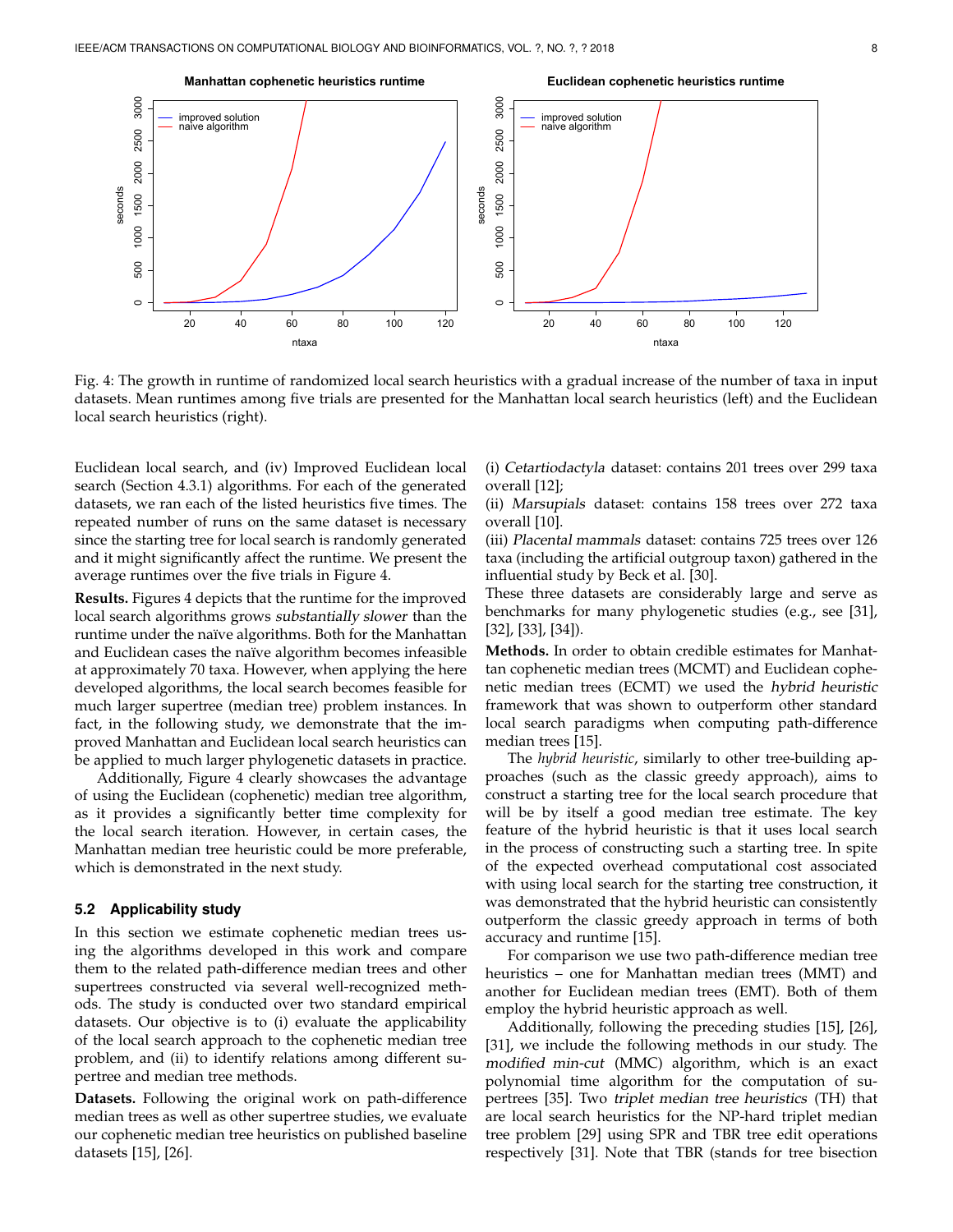TABLE 1: Empricial evaluation of supertree methods over two published phylogenetic datasets. The best scores under each objective function are shown in bold.

| <b>Dataset</b>                                  | Method      | $L_1$ cophen. | $L_2$ cophen. | $L_1$ PDD | $L_2$ PDD | Triplet-sim | <b>MAST</b>   | Pars. score |
|-------------------------------------------------|-------------|---------------|---------------|-----------|-----------|-------------|---------------|-------------|
| Marsup<br>$158$ trees $\,$<br>$272$ taxa        | <b>MMC</b>  | 1,564,728     | 15,993.0      | 1,681,015 | 16,670.5  | 51.73 %     | 58.5 %        | 3901        |
|                                                 | <b>MRP</b>  | 122,459       | 2,856.0       | 515,257   | 5,694.6   | 98.29 %     | <b>74.2</b> % | 2274        |
|                                                 | TH(SPR)     | 143,398       | 2,996.1       | 515,906   | 5,866.3   | 99.0 %      | 73.4 %        | 2312        |
|                                                 | TH(TBR)     | 143,501       | 3,005.3       | 517,274   | 5,888.2   | 99.0 $%$    | 73.4 %        | 2317        |
|                                                 | <b>EMT</b>  | 260,787       | 3,611.2       | 327,379   | 4,380.8   | 85.2%       | 70.5 %        | 2869        |
|                                                 | <b>MMT</b>  | 286,357       | 4,482.5       | 323,909   | 5,063.3   | 54.7%       | 62.3 %        | 3817        |
|                                                 | <b>ECMT</b> | 66,863        | 2,225.2       | 389,807   | 4,888.5   | 95.8%       | 71.6 %        | 2649        |
|                                                 | <b>MCMT</b> | 60,737        | 2,460.9       | 372,719   | 4,974.58  | $90.9\%$    | 67.7%         | 3036        |
| Cetartio<br>201 trees<br>299 taxa               | <b>MMC</b>  | 1,004,359     | 17,465.7      | 918,639   | 16,206.2  | 70.0%       | 57.1 %        | 4929        |
|                                                 | <b>MRP</b>  | 186,582       | 4,756.7       | 365,870   | 6,991.4   | 96.5%       | 69.7%         | 2603        |
|                                                 | TH(SPR)     | 168,620       | 4,568.2       | 403,233   | 7,630.0   | $97.3 \%$   | 67.0 %        | 2754        |
|                                                 | TH(TBR)     | 168,497       | 4,564.0       | 401,327   | 7,591.1   | 97.3 %      | 67.0%         | 2754        |
|                                                 | <b>EMT</b>  | 209,680       | 4,742.3       | 258,836   | 5,639.2   | 86.0%       | 65.8%         | 3394        |
|                                                 | <b>MMT</b>  | 225,705       | 5,207.0       | 258,424   | 6,143.0   | 66.3 %      | 59.4 %        | 4218        |
|                                                 | <b>ECMT</b> | 78,742        | 3,293.1       | 286,016   | 6,158.2   | 84.0%       | 66.0%         | 3345        |
|                                                 | <b>MCMT</b> | 74,135        | 3,594.0       | 288,411   | 6,620.9   | 87.8%       | $61.5\%$      | 3895        |
| Placental<br>Mammals<br>725 trees<br>$126$ taxa | <b>MRP</b>  | 164,079       | 9,530.0       | 284,447   | 13,524.5  | 82.6 %      | <b>70.5</b> % | 9486        |
|                                                 | TH(SPR)     | 160,467       | 9,514.9       | 285,697   | 13,702.4  | 82.7%       | 69.3%         | 9671        |
|                                                 | TH(TBR)     | 160,467       | 9,514.9       | 285,697   | 13,702.4  | 82.7%       | 69.3%         | 9671        |
|                                                 | EMT         | 177,936       | 9,590.5       | 255,288   | 12,517.6  | 81.4 %      | $69.7\%$      | 9791        |
|                                                 | <b>MMT</b>  | 183,640       | 9,790.7       | 252,999   | 12,647.9  | 80.7%       | 68.3%         | 10136       |
|                                                 | <b>ECMT</b> | 151,867       | 8,903.3       | 270,103   | 13,001.1  | 81.3%       | 68.0%         | 10162       |
|                                                 | <b>MCMT</b> | 148,195       | 9,436.1       | 284,866   | 14,058.9  | 79.6 %      | 66.4 %        | 10597       |

and reconnection) is an extension of the SPR operation, where the pruned subtree is allowed to be re-rooted before regrafting it. Finally, we include the classic maximum parsimony with representation heuristic (MRP). MRP was recognized as the most applied supertree method among practitioners [8]. Here we use the implementation of the MRP heuristic in the popular software package, PAUP\* [9], under the TBR branch swapping [31].

**Experimental setting.** To compare the methods under consideration we used the results of their execution over both datasets (each method was executed 10 times, except for MMC, which is a deterministic method). Please note that we used the published MMC supertrees for the Marsupials and Cetartiodactyla datasets [31]; however, we are not aware of any published MMC supertree for the placental mammals dataset and we were unable to compute it.

We further evaluated each of the generated supertrees with the respective input dataset using seven relevant objectives: the Manhattan and Euclidean cophenetic metrics, the Manhattan and Euclidean path-difference distances, triplet similarity (the objective function for triplet heuristics), the average maximum agreement subtree (MAST) similarity, and the parsimony score. The best scores among the 10 trials under each objective are presented in Table 1.

**Results.** Analyzing the Manhattan and Euclidean cophenetic distance objectives, we observe that they significantly differ from others in terms of the distribution of scores across the methods under consideration. That is, as expected, the developed MCMT and ECMT methods perform best under the  $L_1$  and  $L_2$  cophenetic objectives respectively. We also observe that the MRP and TH heuristics produce

trees that are better in terms of cophenetic distances than the trees produced by path-difference median tree methods. On the other hand, cophenetic median tree heuristics in most cases produce trees that score better in terms of path-difference objectives than trees generated by MRP and TH heuristics. In summary, we observe rather asymmetric relationships among the median tree estimates computed by cophenetic and path-difference heuristics.

Further, observe that ECMT and MCMT median tree estimates perform quite well in terms of other classic objectives such as triplet-similarity, MAST, and parsimony.

#### *5.2.1 Distribution analysis*

The computed distances from Table 1 do not bare much information by themselves. It is more informative to consider  $L_1$  and  $L_2$  cophenetic distances in the context of the respective distance distributions. While it is difficult to compute exact cophenetic distance distributions, we estimate such distributions under the standard phylogenetic tree model, the pure-birth process also known as the Yule model [36], [37].

For each of the phylogenetic datasets we generated a supertree collection containing 10,000 trees drawn from the Yule distribution. Then for each of the generated supertrees the cophenetic distances to the respective datasets were computed under  $L_1$  and  $L_2$  norms. The resulting frequency histograms are presented in Figure 5.

It is interesting to observe that while ECMT and MCMT markers are located significantly to the left of the respective mean values, the triplet heuristic, path-difference median tree heuristics, and MRP produced trees that are not better than many sampled Yule (pure-birth) trees in terms of the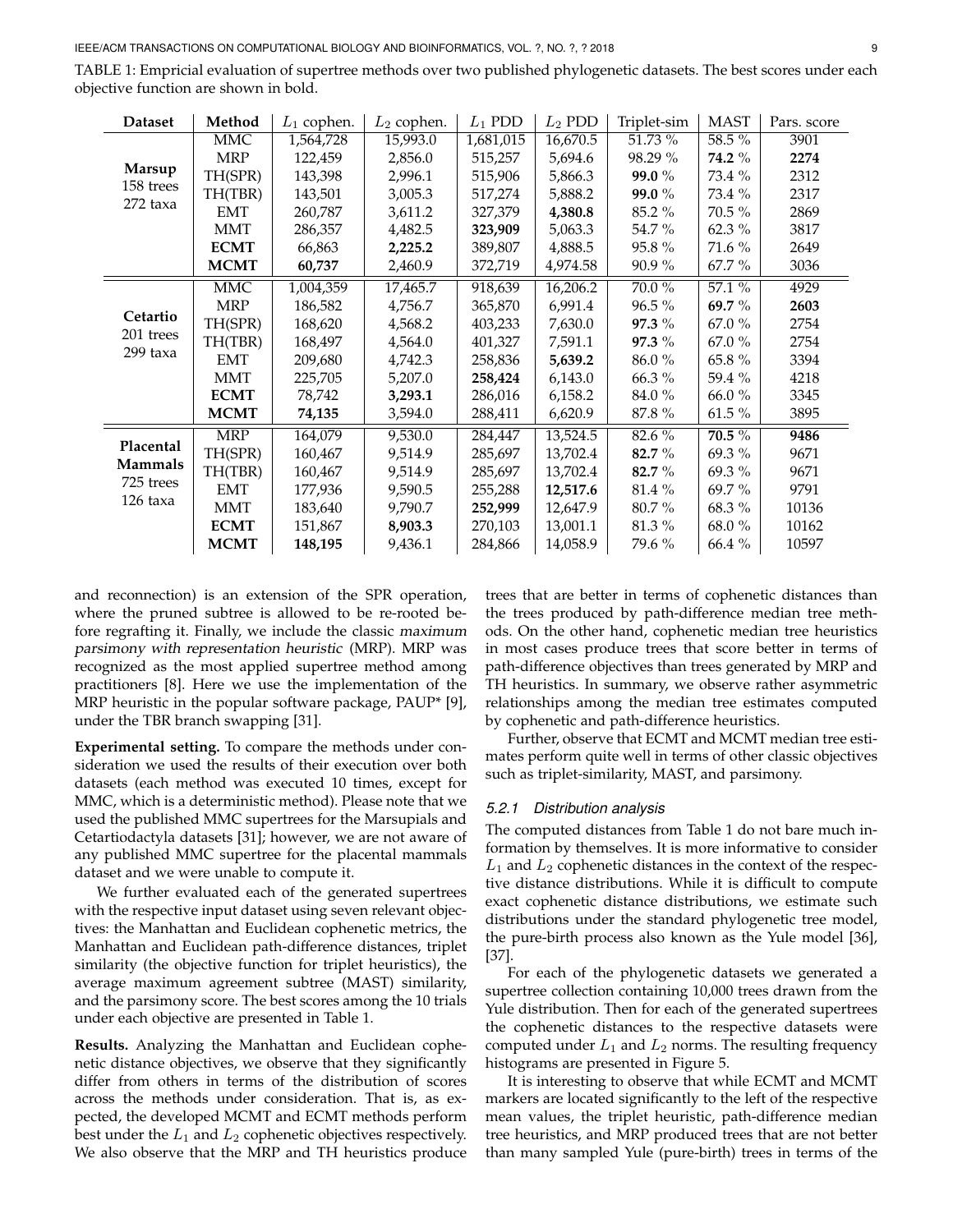

Fig. 5: Cophenetic distance distributions for the Cetartiodactyla, Marsupials, and Placental Mammals datasets under the Yule random tree model. The top three plots show the  $L_1$  cophenetic distance distributions and the bottom three plots correspond to the  $L_2$  distributions. Each plot contains markers (dashed lines) indicating the respective distances from Table 1. Note that TH(SPR) and TH(TBR) scores are combined and are represented by the TH marker. Similarly, EMT and MMT scores are combined and are represented by the PDMT marker.

 $L_1$  cophenetic distance. The latter is observed for the first two datasets; however, this observation does not hold for the  $L_2$  cophenetic distance distributions and the placental mammals dataset.

## **5.3 Correlations**

Cardona et.al. studied correlations between the cophenetic metrics and other popular tree comparison metrics including the path-difference metrics and the classic Robinson-Foulds metric (RF) [16]. They have demonstrated that the Manhattan cophenetic distance (i) does not bare strong correlation with the Manhattan and Euclidean path-difference distances (Spearman correlation coefficient of  $\approx$  0.45), and (ii) has almost no significant correlation with the Robinson-Foulds distance (Spearman correlation coefficient of approximately  $\approx -0.0008$ ).

As was mentioned in the introduction, the cophenetic distance is dependent on the LCA mappings, and therefore, can be expected to be more closely related to the cost functions originating from gene tree parsimony (GTP) problems [38] than the path-difference distance or RF. We consider the following GTP cost functions: the gene duplication (GD) cost, the deep coalescences (DC) cost, and the duplications with losses (DL) cost. In fact, based on the formal definitions, the cophenetic distance is most closely related to the deep coalescence cost function, as both take into account the path-lengths between LCA mappings. In this section we test our hypothesis that the two cost functions are indeed correlated.

**Experimental setting.** In order to assess correlations between different cost functions we follow the Cardona et.al. setting. That is, we generated 5000 random pairs of bifurcating phylogenetic trees with 100 of labeled leaves each. The trees were drawn from the uniform distribution. Next, for each pair of trees,  $(T_1, T_2)$ , we computed the Manhattan and Euclidean cophenetic distances as well as duplications, deep coalescence, and duplications with losses costs. Observe that the GD, DC, and DL cost functions are not symmetric. Thus, in order to compare it to the symmetric cophenetic distances, we computed the cost sums  $C(T_1, T_2) + C(T_2, T_1)$ , where  $C \in \{GD, DC, DL\}$ .

Based on the obtained scores for a thousand of tree pairs we computed Spearman correlation coefficients for each pair of cost functions (see Table 2).

TABLE 2: Spearman correlation coefficients for the five LCAbased cost functions.

|             |                          |       | $L_2$ coph. DC sum GD sum DL sum |       |
|-------------|--------------------------|-------|----------------------------------|-------|
| $L_1$ coph. | 0.987                    | 0.771 | 0.090                            | 0.762 |
| $L_2$ coph  | $\overline{\phantom{a}}$ | 0.789 | 0.106                            | 0.781 |
| DC sum      | -                        |       | 0.322                            | 0.999 |
| GD sum      |                          |       |                                  | 0.363 |

**Results.** It is important to note that the Manhattan and Euclidean cophenetic metrics are highly correlated (see Table 2). Further, close-to-one correlation is observed between the deep coalescence and the duplications with losses cost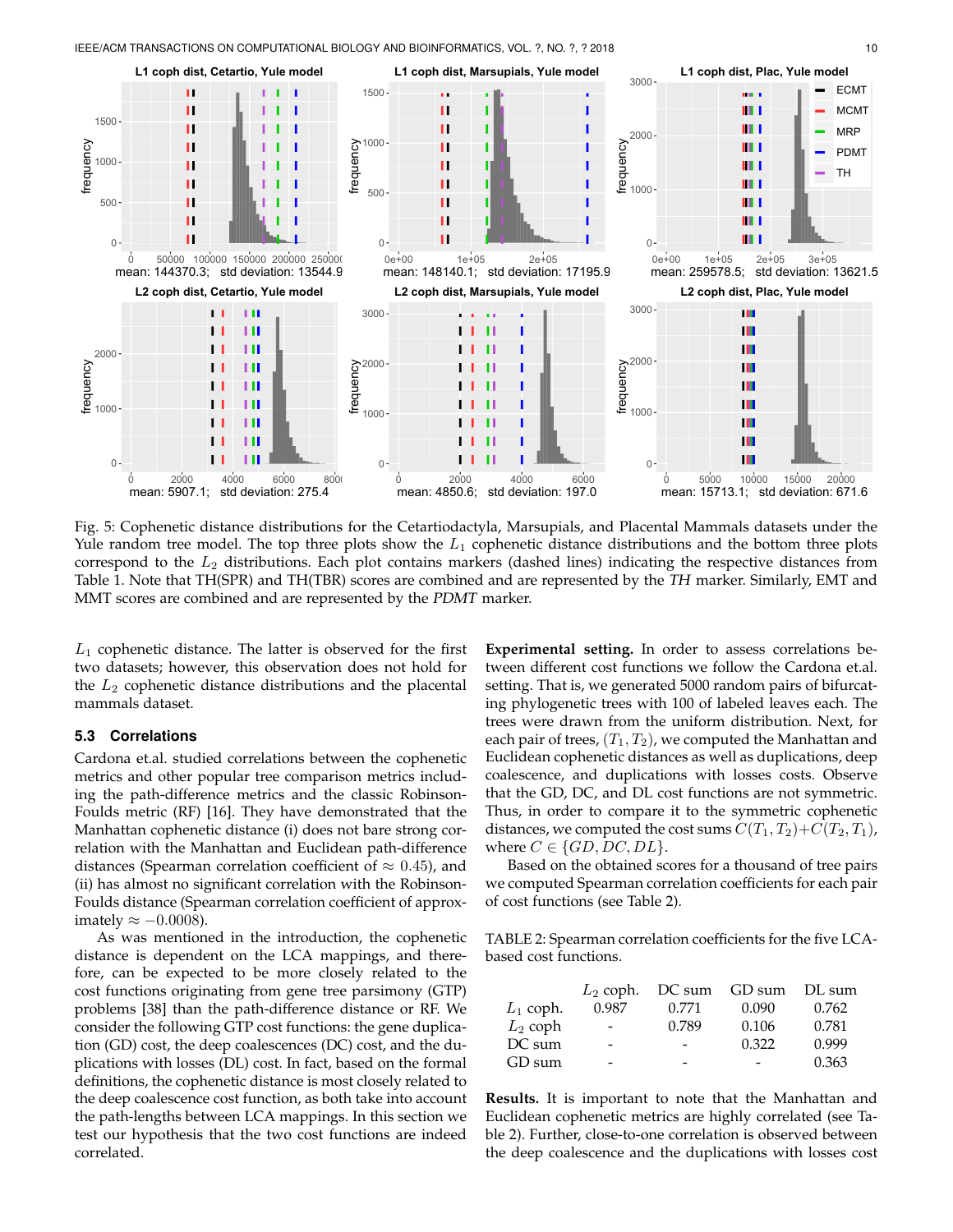functions. This was highly expected, since the DL cost function can be represented as a linear combination of DC and GD, where the DC cost is much more significant than the GD cost [39]. Further, in justification to our hypothesis, we observe a significant correlation between the Manhattan cophenetic distance and DC as well as the Euclidean cophenetic distance and DC. Observe that the Spearman correlation for these pairs of cost functions is higher than the respective correlation coefficients between the cophenetic distances and the path-difference distances. Plotting the Manhattan and Euclidean scores against DC also confirmed the existence of linear dependence.

## **6 CONCLUSION**

The problem of discordance in phylogenetic trees has been addressed by the means of the median tree approach for over 20 years [8], [40], [41]. Median tree methods employ various objective cost functions, which can be classified into mathematically informed costs, and biologically informed costs. Biological costs are based on evolutionary processes causing discordance between two trees (e.g., deep coalescences, gene duplications, and gene duplications with losses [42]), which are typically used when gene trees are compared with species trees [42]. In contrast, independent of any evolutionary causes, mathematical costs between two trees are measuring the amount of elementary evolutionary information that is common (or different) in these trees, and are thought to be applicable as a tool of error-correction and formal maximization of common information among the input trees [8]. Another distinction between mathematical and biological costs is that the former typically satisfy the properties of a metric [43], while the latter once are not symmetric and do not satisfy the triangle inequality [42]. Despite the differences between mathematical and biological costs, in the median tree setting the cophenetic metrics, mathematical costs, and the deep coalescence cost function, a classic biological cost, showed to be strongly correlated in our experiments. This suggests that the cophenetic median tree methods may be used as a universal solution to the generalized supertree problem. Note also that as a metric, the cophenetic model provides valuable mathematical properties, which are not met by most of the biologically informed cost functions. The fact that the cophenetic metrics are not tied to a biological model also gives an advantage, as they can be naturally generalized for the comparison of weighted phylogenetic trees.

Here we presented an extensive study of two cophenetic median tree heuristics. The algorithmic contribution of this work made these heuristics feasible for large-scale phylogenetic analysis involving hundreds of taxa. The applicability study demonstrated that the two cophenetic heuristics produce well-correlated median trees; hence, we propose the Euclidean cophenetic median tree heuristic as a method of choice given that the observed runtime for this heuristic is significantly smaller compared to the Manhattan version. Further, while the trees generated by both heuristics performed well in terms of several classic distance/similarity measures, the Euclidean cophenetic heuristic performed often better than the Manhattan heuristic.

## **ACKNOWLEDGMENTS**

This material is based upon work supported by the National Science Foundation under Grant No. 1617626.

# **REFERENCES**

- [1] S. Nik-Zainal, P. Van Loo, D. C. Wedge, L. B. Alexandrov, C. D. Greenman, K. W. Lau, K. Raine, D. Jones, J. Marshall, M. Ramakrishna, A. Shlien, S. L. Cooke, J. Hinton, A. Menzies, L. A. Stebbings, C. Leroy, M. Jia, R. Rance, L. J. Mudie, S. J. Gamble, P. J. Stephens, S. McLaren, P. S. Tarpey, E. Papaemmanuil, H. R. Davies, I. Varela, D. J. McBride, G. R. Bignell, K. Leung, A. P. Butler, J. W. Teague, S. Martin, G. Jönsson, O. Mariani, S. Boyault, P. Miron, A. Fatima, A. Langerød, S. A. J. R. Aparicio, A. Tutt, A. M. Sieuwerts, Å. Borg, G. Thomas, A. V. Salomon, A. L. Richardson, A.-L. Børresen-Dale, P. A. Futreal, M. R. Stratton, P. J. Campbell, and Breast Cancer Working Group of the International Cancer Genome Consortium, "The life history of 21 breast cancers," *Cell*, vol. 149, no. 5, pp. 994–1007, May 2012.
- [2] R. A. Hufbauer, R. A. Marrs, A. K. Jackson, R. Sforza, H. P. Bais, J. M. Vivanco, and S. E. Carney, "Population structure, ploidy levels and allelopathy of Centaurea maculosa (spotted knapweed) and C. diffusa (diffuse knapweed) in North America and Eurasia," in *Proceedings of the XI International Symposium on Biological Control of Weeds, Canberra Australia*. Morgantown, WV.: USDA Forest Service. Forest Health Technology Enterprise Team, 2003, pp. 121– 126.
- [3] J. J. L. Roux, A. M. Wieczorek, M. M. Ramadan, and C. T. Tran, "Resolving the native provenance of invasive fireweed (Senecio madagascariensis Poir.) in the Hawaiian Islands as inferred Poir.) in the Hawaiian Islands as inferred from phylogenetic analysis," *Diversity and Distributions*, vol. 12, pp. 694–702, 2006.
- [4] S. R. Harris, E. J. Cartwright, M. E. Török, M. T. Holden, N. M. Brown, A. L. Ogilvy-Stuart, M. J. Ellington, M. A. Quail, S. D. Bentley, J. Parkhill, and S. J. Peacock, "Whole-genome sequencing for analysis of an outbreak of meticillin-resistant staphylococcus aureus: a descriptive study," *Lancet Infect Dis*, vol. 13, no. 2, pp. 130–6, 2013.
- [5] P. Forster and C. Renfrew, *Phylogenetic methods and the prehistory of languages*. McDonald Inst of Archeological, 2006.
- [6] H. Gee, "Evolution: ending incongruence," *Nature*, vol. 425, no. 6960, p. 782, Oct 2003.
- [7] J. O. McInerney, J. A. Cotton, and D. Pisani, "The prokaryotic tree of life: past, present... and future?" *Trends Ecol Evol*, vol. 23, no. 5, pp. 276–81, May 2008.
- [8] O. R. Bininda-Emonds, Ed., *Phylogenetic Supertrees: Combining Information to Reveal the Tree of Life*, ser. Computational Biology. Springer Verlag, 2004, vol. 4.
- [9] D. L. Swofford, "PAUP\*. Phylogenetic analysis using parsimony (\*and other methods). Version 4. Sinauer Associates, Sunderland, Massachusetts." 2002.
- [10] M. Cardillo, O. R. P. Bininda-Emonds, E. Boakes, and A. Purvis, "A species-level phylogenetic supertree of marsupials," *Journal of Zoology*, vol. 264, pp. 11–31, 2004.
- [11] M. Kennedy, R. D. Page, and R. Prum, "Seabird supertrees: combining partial estimates of procellariiform phylogeny," *The Auk*, vol. 119, no. 1, pp. 88-108, 2002.
- [12] S. A. Price, O. R. P. Bininda-Emonds, and J. L. Gittleman, "A complete phylogeny of the whales, dolphins and even-toed hoofed mammals (cetartiodactyla)," *Biological Reviews*, vol. 80, no. 3, pp. 445–473, 2005.
- [13] M. F. Wojciechowski, M. J. Sanderson, K. P. Steele, and A. Liston, "Molecular phylogeny of the "temperate herbaceous tribes" of papilionoid legumes: a supertree approach," *Advances in legume systematics*, vol. 9, pp. 277–298, 2000.
- [14] A. Markin and O. Eulenstein, "Efficient local search for euclidean path-difference median trees," *IEEE/ACM Transactions on Computational Biology and Bioinformatics*, 2017.
- [15] ——, "Computing manhattan path-difference median trees: a practical local search approach," *IEEE/ACM Transactions on Computational Biology and Bioinformatics*, 2017.
- [16] G. Cardona, A. Mir, F. Rosselló, L. Rotger, and D. Sánchez, "Cophenetic metrics for phylogenetic trees, after sokal and rohlf," *BMC Bioinformatics*, vol. 14, no. 1, p. 3, 2013. [Online]. Available: http://dx.doi.org/10.1186/1471-2105-14-3